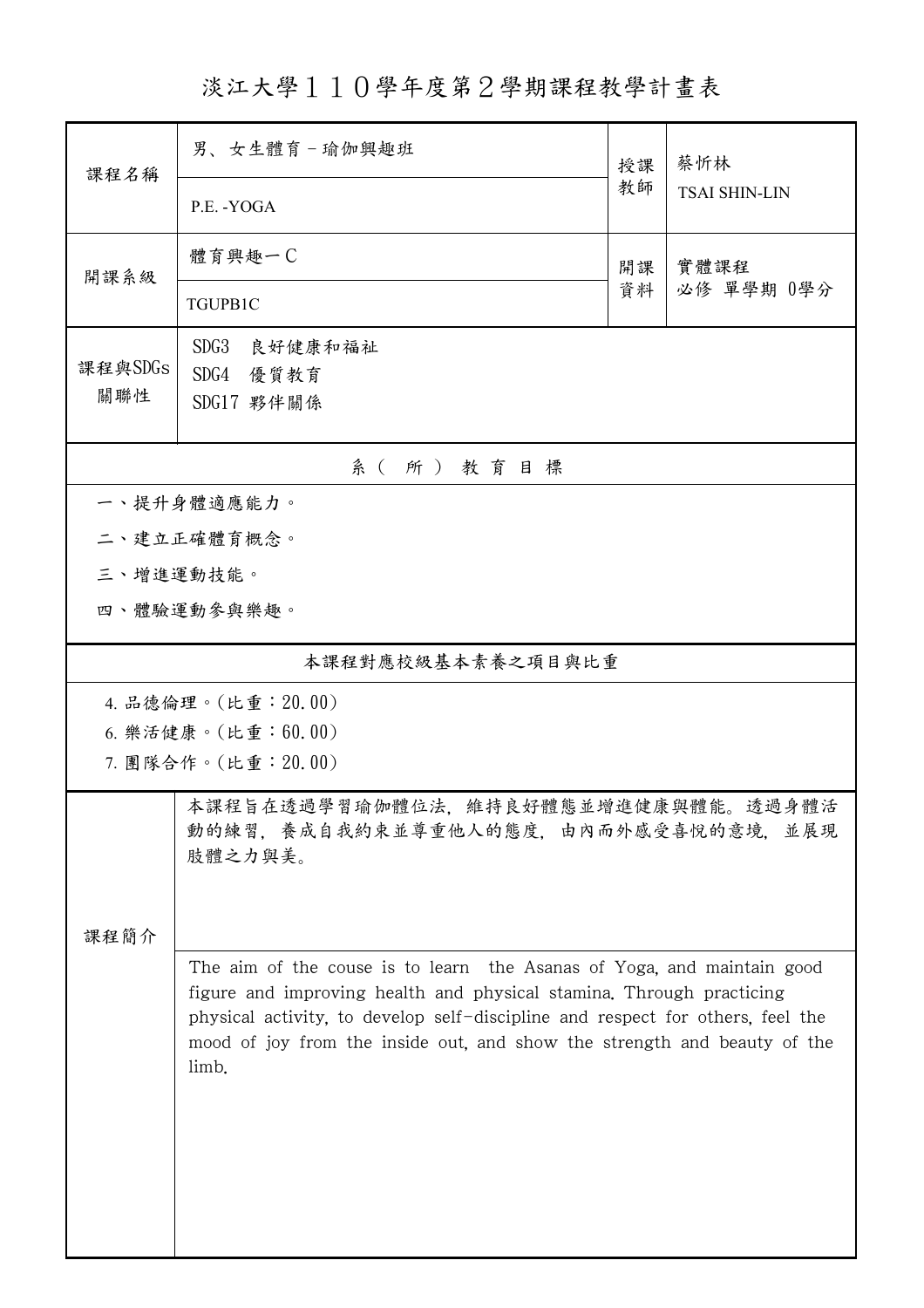## 本課程教學目標與認知、情意、技能目標之對應

將課程教學目標分別對應「認知(Cognitive)」、「情意(Affective)」與「技能(Psychomotor)」 的各目標類型。

一、認知(Cognitive):著重在該科目的事實、概念、程序、後設認知等各類知識之學習。

二、情意(Affective):著重在該科目的興趣、倫理、態度、信念、價值觀等之學習。

三、技能(Psychomotor):著重在該科目的肢體動作或技術操作之學習。

| 序<br>號         | 教學目標(中文)                                                                                |                            |            | 教學目標(英文)                                                                                                                                                                                                                                                                                 |                         |  |  |  |  |
|----------------|-----------------------------------------------------------------------------------------|----------------------------|------------|------------------------------------------------------------------------------------------------------------------------------------------------------------------------------------------------------------------------------------------------------------------------------------------|-------------------------|--|--|--|--|
| $\mathbf{1}$   | 1.瞭解學習瑜伽體位法<br>2.維持身體機能及良好體態<br>3.養成運動習慣,達成健康促進目<br>標<br>4.能觀察他人, 分析動作正確<br>性,並欣賞力與美之表現 |                            |            | 1. Understand and study the Asanas of yoga<br>2. Maintain body function and good figure<br>3. The habit formation of sports, in order to reach<br>the health promotion goal<br>4. Can observe others, analyze movement exactness<br>and appreciate strength and beautiful manifestation. |                         |  |  |  |  |
|                | 教學目標之目標類型、核心能力、基本素養教學方法與評量方式                                                            |                            |            |                                                                                                                                                                                                                                                                                          |                         |  |  |  |  |
| 序<br>號.        | 目標類型                                                                                    | 院、系 $(\text{m})$<br>核心能力   | 校級<br>基本素養 | 教學方法                                                                                                                                                                                                                                                                                     | 評量方式                    |  |  |  |  |
| 1              | 技能                                                                                      |                            | 467        | 講述、討論、實作、體驗                                                                                                                                                                                                                                                                              | 測驗、作業、討論(含<br>課堂、線上)、實作 |  |  |  |  |
|                | 授課進度表                                                                                   |                            |            |                                                                                                                                                                                                                                                                                          |                         |  |  |  |  |
| 週<br>坎         | 日期起訖                                                                                    | 內 容 (Subject/Topics)       |            |                                                                                                                                                                                                                                                                                          | 備註                      |  |  |  |  |
|                | $111/02/21$ ~<br>111/02/25                                                              | 瑜伽簡介與體驗+課程編排與上課規定          |            |                                                                                                                                                                                                                                                                                          |                         |  |  |  |  |
| $\overline{2}$ | $111/02/28$ ~<br>111/03/04                                                              | 以中軸骨為驅動力的瑜伽練習              |            |                                                                                                                                                                                                                                                                                          |                         |  |  |  |  |
| 3              | $111/03/07$ ~<br>111/03/11                                                              | Flow Yoga -脊椎延伸的流動         |            |                                                                                                                                                                                                                                                                                          |                         |  |  |  |  |
|                | $111/03/14$ ~<br>111/03/18                                                              | Flow Yoga - 脊椎前灣的流動        |            |                                                                                                                                                                                                                                                                                          |                         |  |  |  |  |
| 5              | $111/03/21$ ~<br>111/03/25                                                              | Flow Yoga - 脊椎後伸的流動        |            |                                                                                                                                                                                                                                                                                          |                         |  |  |  |  |
| 6              | $111/03/28$ ~<br>111/04/01                                                              | Flow Yoga - 脊椎側伸展的流動       |            |                                                                                                                                                                                                                                                                                          |                         |  |  |  |  |
| 7              | $111/04/04$ ~<br>111/04/08                                                              | Flow Yoga - 脊椎扭轉的流動        |            |                                                                                                                                                                                                                                                                                          |                         |  |  |  |  |
| 8              | $111/04/11$ ~<br>111/04/15                                                              | 清明連假與教學觀摩週                 |            |                                                                                                                                                                                                                                                                                          |                         |  |  |  |  |
| $\mathbf Q$    | $111/04/18$ ~<br>111/04/22                                                              | Flow Yoga 第一次學習成果呈現/ 體適能檢測 |            |                                                                                                                                                                                                                                                                                          |                         |  |  |  |  |
| 10             | $111/04/25$ ~<br>111/04/29                                                              | 期中考試週                      |            |                                                                                                                                                                                                                                                                                          |                         |  |  |  |  |
| 11             | $111/05/02$ ~<br>111/05/06                                                              | Yoga 前彎序列                  |            |                                                                                                                                                                                                                                                                                          |                         |  |  |  |  |
| 12             | $111/05/09$ ~<br>111/05/13                                                              | Yoga 後伸序列                  |            |                                                                                                                                                                                                                                                                                          |                         |  |  |  |  |
|                |                                                                                         |                            |            |                                                                                                                                                                                                                                                                                          |                         |  |  |  |  |